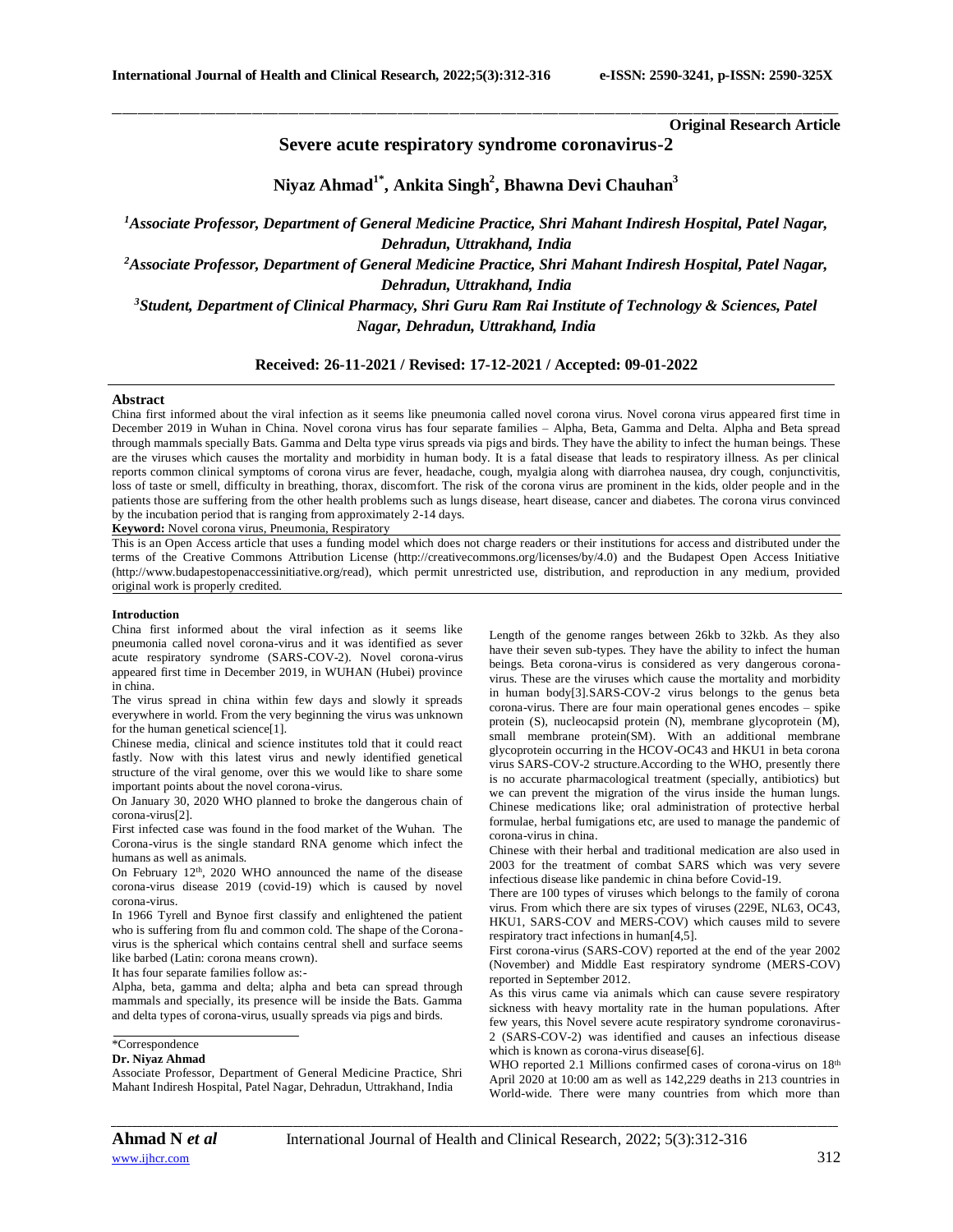30,000 confirmed cases of SARS-COV-2 were came into consideration, including United state of America, Spain, Italy, Germany, France, the United Kingdom, China, Iran, Turkey, Belgium, the Russian Federation, Canada, and Brazil.

Therefore number of cases and its spreadbility were continuously increased World-wide and this is of consequence peril in human population health.

Corona-virus (SARS-COV-2) can give major effects in numerous countries of the globe. The effect and presence of this virus was last reported in the Africa continent.

On 18th April 2020 at 10:00am; CDC of Africa reported 19,895 confirmed cases of corona-virus which includes 1,017 deaths and 4,642 recovered cases among 52 African countries. While, still we have two countries of Africa which are free from confirmed cases of corona-virus. Unsurprisingly most cases of corona-virus are recognized in Africa has been migrate from Europe and from the United state, rather than china[7].



\_\_\_\_\_\_\_\_\_\_\_\_\_\_\_\_\_\_\_\_\_\_\_\_\_\_\_\_\_\_\_\_\_\_\_\_\_\_\_\_\_\_\_\_\_\_\_\_\_\_\_\_\_\_\_\_\_\_\_\_\_\_\_\_\_\_\_\_\_\_\_\_\_\_\_\_\_\_\_\_\_\_\_\_\_\_\_\_\_\_\_\_\_\_\_\_\_\_\_\_\_\_\_\_\_\_\_\_\_\_\_\_\_\_\_\_\_\_\_\_\_\_\_\_\_\_\_\_\_\_\_\_\_\_\_\_\_\_\_\_

**Figure 1: Structure of corona virus**

### **Investication**

- 1. RT-PCR (reverse transcription polymerase chain reaction)
- 2. CBC test (complete blood test)
- 3. CRP test (C-reactive protein)
- 4. ESR test (erythrocyte sedimentation rate)
- 5. Chest X-ray (only in few patients)
- 6. Rapid antigen test
- 7. D-dimer test<br>1. RT-PCR test
- **1. RT-PCR test-** The full form of RT-PCR is reverse transcription polymerase chain reaction. It is a laboratory technique. It is a integrate reserve transcription of RNA into DNA and enlargement of certain DNA target by using polymerase chain reaction. It is firstly used to measure the quantity of a specific RNA.
- **2. CBC TEST-**The full form of CBC is complete blood count. It only gives the information about the cells in human blood. CBC shows the amount of WBC (white blood cells), RBC (red blood cells), platelets, hemoglobin concentration, and hematocrit.
- **3. CRP TEST-** The full form of CRP test is C- reactive protein test. It is a type of protein which is made by liver. When the CRP level is increased in blood it means there is inflammation is cause in the body. It is used to measure the quantity of CRP in blood to check the inflammation caused by chronic condition (seriousness of disease) or acute condition.
- **ESR TEST-** The full form of ESR test is erythrocyte sedimentation rate. This is the rate where RBC anti-coagulate

the whole blood and it starts dropping into the standardized tube in one hour.

- **5. CHEST X-RAY-**The chest X-ray is also known as chest radiograph or chest film. This is a chest projection radiograph that is used to see the condition of the chest, to see how much it has had and to see the surrounding structure. Chest X-ray is done on those patients of covid-19 who do not have any other disease like cancer.
- **6. RAPID ANTIGEN TEST-** A rapid test or rapid antigen test is a diagnostic test that results very quickly whether the antigen is in the body or not. This is often usedto expose the SARS-COV-2 virus which causes corona-virus.
- **7. D-DIMER TEST-** The d-dimer test is used to help complete blood clot appearance. There are some situations in which ddimer test is used to help out from the deep vein thrombosis.

#### **Etiology**

In previous studies we noticed that the virus share high genome resemblance with 2002 bat derived SARS-Corona virus. Over that it was initially named as the 2019 novel corona-virus. It is RNA based encaged and it has 9-12nm long surface point for solar corona presence Therefore this is named as corona-virus.

The genomic structure of Corona-virus appeals inside the cover which has four main structural proteins like- spike protein (S) it binds with the angiotensin converting enzymes-2 (ACE-2) receptors and has moderate fusion between the cell membrane and envelope in the host cell to prevent the virus to reach the host cell[8].

| Table 1: Data of covid-19 cases till 18 <sup>th</sup> October 2021 |                    |                                 |                 |  |  |
|--------------------------------------------------------------------|--------------------|---------------------------------|-----------------|--|--|
| <b>Active cases</b>                                                |                    | <b>Recovered cases</b>          |                 |  |  |
| Currently infected patient-1,494,415                               |                    | cases which had outcome-705,905 |                 |  |  |
| Mild condition                                                     | critical condition | recovered cases                 | deaths occurred |  |  |
| 241.684.065                                                        | 78.726             | 217,063,264(98%)                | 4,917,187(2%)   |  |  |

This is adopted from the top 10 common countries- recorded total no. of infected people, total no. of death cases and total no. of recover cases are there.

*\_\_\_\_\_\_\_\_\_\_\_\_\_\_\_\_\_\_\_\_\_\_\_\_\_\_\_\_\_\_\_\_\_\_\_\_\_\_\_\_\_\_\_\_\_\_\_\_\_\_\_\_\_\_\_\_\_\_\_\_\_\_\_\_\_\_\_\_\_\_\_\_\_\_\_\_\_\_\_\_\_\_\_\_\_\_\_\_\_\_\_\_\_\_\_\_\_\_\_\_\_\_\_\_\_\_\_\_\_\_\_\_\_\_\_\_\_\_\_\_\_\_\_\_\_\_\_\_\_\_\_\_\_\_\_\_\_\_\_\_*

# **Symptoms**

Corona-virus is caused by SARS COV-2 virus. It's a fatal disease that can lead to serious respiratory illness. China is the epicenter of this disease where the first human case of corona-virus was found on December 2019. And further it's spreads all over the globe. WHO

(world health organization) announced the disease as a global pandemic on  $11<sup>th</sup>$  march 2020. As per clinical reports, common clinical symptoms of corona-viruses are- fever, headache, cough, myalgia along with diarrohea and nausea (might be their), dry cough,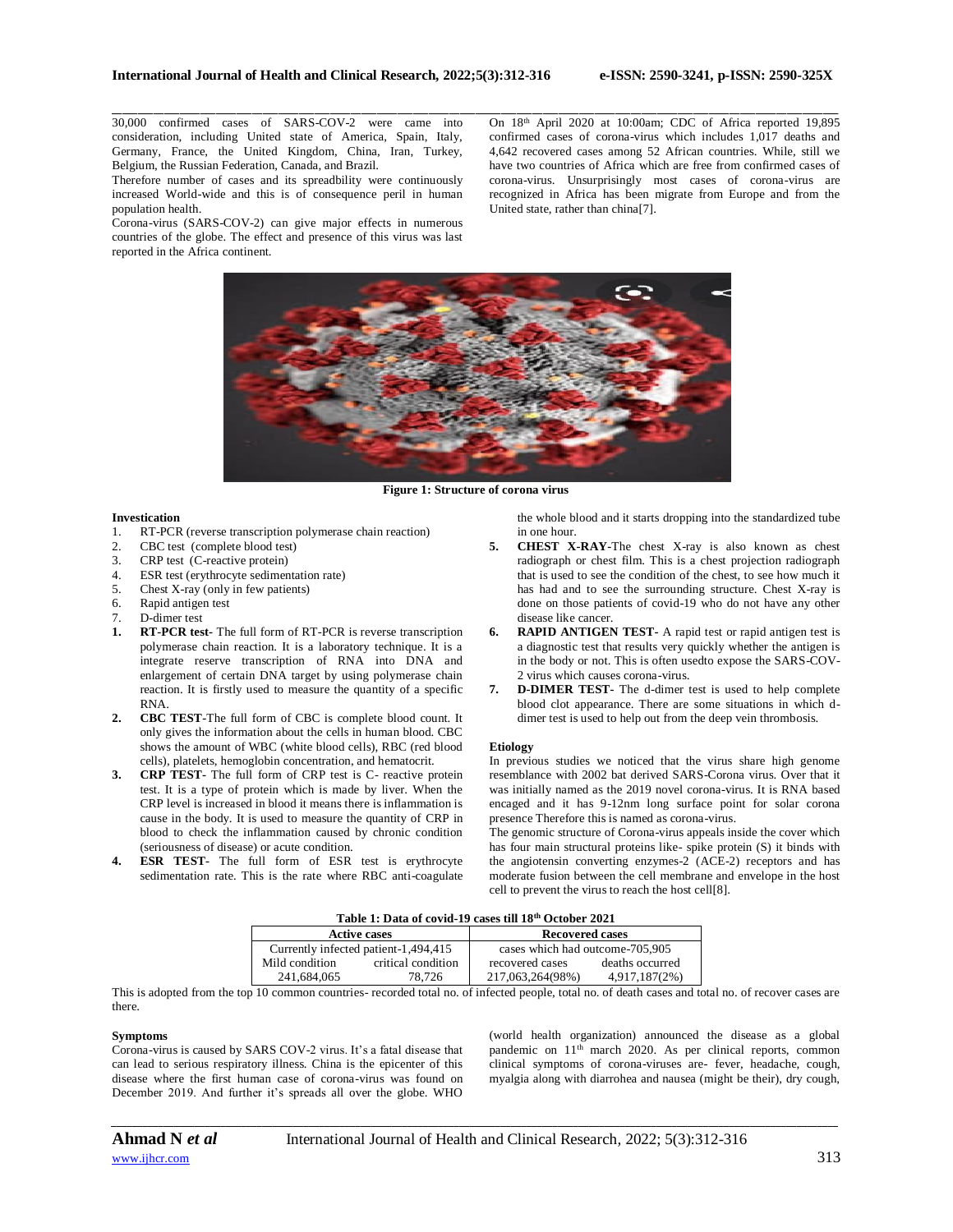conjunctivitis, loss of taste or smell, difficulty on breathing, thorax discomfort (serious symptoms)[9,10].

According to WHO (world health organization) about 2.2 million of people has been infected all over the globe, and about 0.15 million of deaths in world-wide. United States of America who have more than 0.7 millions of people are affected all over the world.

Majorly the symptoms appeals to be in the upper respiratory tract and lower respiratory region. The symptoms for covid-19 starts to appear within the first fifth day and it could lead to resist upto fifteenth to eighteenth day (as per the individual physiology).

The risk of the corona-virus are prominent in the kids, older people and to the patients which are suffering from the other health problems such as lungs disease, heart disease, cancer and diabetes.

\_\_\_\_\_\_\_\_\_\_\_\_\_\_\_\_\_\_\_\_\_\_\_\_\_\_\_\_\_\_\_\_\_\_\_\_\_\_\_\_\_\_\_\_\_\_\_\_\_\_\_\_\_\_\_\_\_\_\_\_\_\_\_\_\_\_\_\_\_\_\_\_\_\_\_\_\_\_\_\_\_\_\_\_\_\_\_\_\_\_\_\_\_\_\_\_\_\_\_\_\_\_\_\_\_\_\_\_\_\_\_\_\_\_\_\_\_\_\_\_\_\_\_\_\_\_\_\_\_\_\_\_\_\_\_\_\_\_\_\_ Firstly, this is most important to inform that it is not sure that if the patient which have these types of symptoms have covid-19 because there types of sign and symptoms are also seems in the patient who is suffering with the other viral diseases except breathing and diarrhea problem.

> Corona-virus could includes greater counts of chemo-kines, cytokines, and leukocytes and high level of plasma pro- inflammatory cytokines and C-reactive protein in there pathological condition.

> Therefore, depending on the health and age condition of the patient, some patient take more time to recover or some patient can recover easily in short time duration[11].



**Figure 2: Corona-virus key symptoms**

**Table 2: These are the common symptoms of covid-19**

| Serial no. | <b>Symptoms</b> | $%$ (percentage) |
|------------|-----------------|------------------|
|            | Fever           | 98.6%            |
|            | Fatigue         | 69.6%            |
|            | Dry cough       | 59.4%            |

# **Incubation period for covid-19 patients**

The corona-virus convinced by the incubation period which are ranging from approximately 2-14 days (time when infection could be caused to the symptoms could be seems) for reference of following sources:-

- 1. WHO (world health organization) has already declared the optimum incubation period for corona-virus ranging between 2 to 14 days or  $5<sup>th</sup>$ to 24<sup>th</sup> days.
- 2. At first 10 to 14 days of incubation period can be anticipated by the Chinese National health commission.
- 3. According to the Centers for disease control and prevention (located in united state of America) the incubation period exist between 2 to 14 days [12].

| Serial no. | Virus              | <b>Incubation period</b>     |  |  |
|------------|--------------------|------------------------------|--|--|
|            | Novel corona-virus | $2-14$ or 0-24               |  |  |
| 2.         | <b>SARS</b>        | 2-7 days, as long as 10 days |  |  |
| 3.         | <b>MERS</b>        | 5 days, range 2-14 days      |  |  |
| 4.         | Swine flu          | 1-4 days, as long as 7 days  |  |  |
| 5.         | Seasonal flu       | $2$ days, 1-4 range          |  |  |
| 6.         | Common cold        | days<br>3-7                  |  |  |

# **Table 3: Viruses and their respected incubation periods**

# **Epidemiology**

On December 2019 the first case of corona-virus patient is reported. Morbidity rate was less at the starting stage of covid-19. Hence, on January 2020 the cases where shoot up rapidly and this became the turning point.

Till 23rd January 2020 the virus migrates in entire country of china and further the spreading rate became very fast among the entire world.

Over 10,000 cases of covid-19 infection were reported by the WHO (world health organization) for the china till January 2020. In Hubei more than 13332 new cases were found to be reported for the first time on 13<sup>th</sup> February 2020.

China reported 74,280 cases of infected patient till 19<sup>th</sup> February 2020 and 924 cases in other 24 countries along with 2009 deaths in worldwide.

A total number of infected cases which were declared among the world were 2,200,358 along with 1,494,415 active cases. If we consider the severity of cases then it was found that the mild cases were 1437938 (96%) and severe or critical cases were found to be 56,477 (4%). Sadly the mortality rate were found to be 21% (patients-147787).

Before 1<sup>st</sup> of January 2020, there are 55% of infected cases of covid-19 were found in the wholesale seafood market of Huanan. Although, on 1<sup>st</sup> December 2019 the first case of human to human infection of covid-19 is seems which don't have link with the seafood market. Due to the spring festival travel season, covid-19 is spread at the other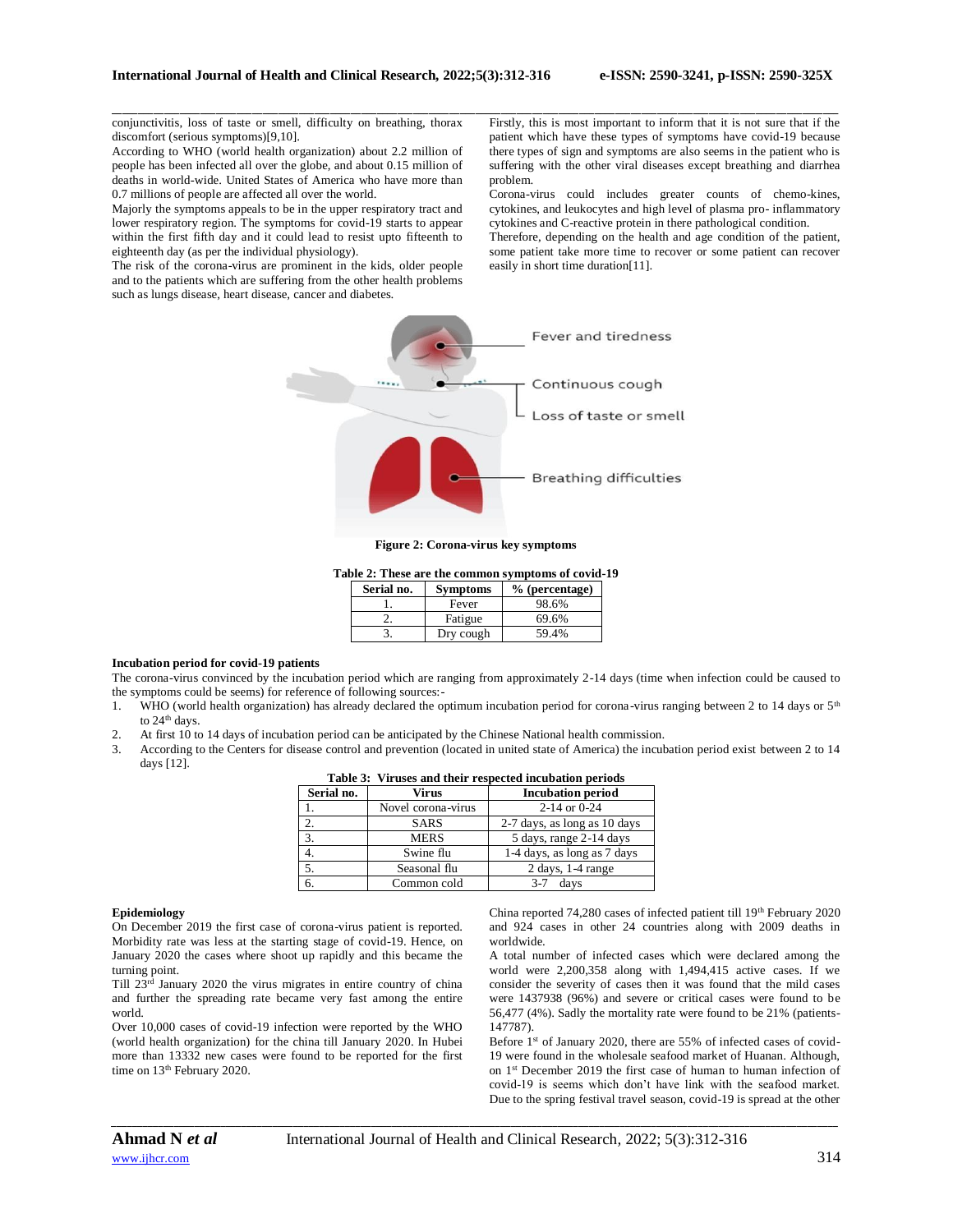states of china at the mid of January 2020. The infection of covid-19 is spread from china to other countries through international travelers. Thailand is the first country were the first confirmed infected case of covid-19 is seems outside of china on 13<sup>th</sup> January 2020.After that on 16<sup>th</sup> January 2020, the first confirmed case of covid-19 is seems in Japan.

All cases are connected with the wholesale seafood market of Huanan. On January 25<sup>th</sup> ,2020, the confirmed cases of covid-19 increases upto 2062 as well as 2016 confirmed cases in china, Thailand, Hong Kong, Macau, Australia, Malaysia, Singapore, France, Japan, south Korea, Taiwan, the US, Vietnam, Nepal, and Sweden.

On 30th January 2020, china announced the increase in number of infected cases of covid-19 in more than 18 countries.

So, china announced the public health emergency with the international concern to breakdown the chain of the disease (coronavirus). Till 16<sup>th</sup> march 2020, the affected cases are increased in the other countries. More than 150 countries and territories are affected with the great breakdown in central china, South Korea, Italy, Iran, France, and Germany.

About 167511 confirmed cases of covid-19 are reported along with 6606 deaths around approximately 8% of mortality rate. The epicenter china reported more than 73% of confirmed cases. These are the number of confirmed cases and deaths could be increased fastly in the other countries and territories.

Number of confirmed case rises from 2798 to 17391 in a week  $(27<sup>th</sup>$ January to 3<sup>rd</sup> of February) and infected countries can also increase almost doubled (12 to 24). Therefore, quickly enlarge in the number of infected cases and infected countries, WHO (world health organization) announced the disease (covid-19) as a pandemic on 11<sup>th</sup> of March 2020.

On 13th march 2020, WHO announced Europe the new epicenter of the pandemic due to the more rises of confirmed cases. On 23<sup>rd</sup> March 2020, Italy declared the excessive number of death cases (5560) followed by china (3276), Spain (1720) and Iran (1685).

After one week on 30<sup>th</sup> March 2020, the condition of the world's map of covid-19 has changed i.e., excessive number of cases was declared by the USA (122653) cases and 2112 deaths. Followed by Italy (97689 cases and 10781 deaths), China (82447 cases and 3310 deaths), Spain (78797 cases and 6528 deaths), Germany (57298 cases and 455 deaths), France (39642 cases and 2602 deaths), and Iran (38309 cases and 2640 deaths).

On 6<sup>th</sup> April 2020 the number of confirmed cases of covid-19 infection are- 1210956 (more than 307318 cases are from USA) and 67594 deaths (maximum number of deaths 15889 are from Italy). After one week on 13th April 2020, number of deaths could be rises 2.5 times more (about 20444 deaths), in the USA itself only[13,14].

These are the number of confirmed cases, deaths, and infected countries:-

| Date                     | Number of<br><b>Infected Countries</b><br>and Territories | <b>Cumulative Confirmed Cases</b> |        |                  | <b>Cumulative Number of Deaths</b> |                  |                  |
|--------------------------|-----------------------------------------------------------|-----------------------------------|--------|------------------|------------------------------------|------------------|------------------|
|                          |                                                           | Globally                          | China  | Outside<br>China | Globally                           | China            | Outside<br>China |
| 13 December-6<br>January |                                                           | 44                                | 44     | $\boldsymbol{0}$ | $\boldsymbol{0}$                   | $\boldsymbol{0}$ | $\boldsymbol{0}$ |
| 13 January               | $\overline{\mathbf{c}}$                                   | 45                                | 44     |                  |                                    |                  | $\bf{0}$         |
| 20 January               |                                                           | 282                               | 279    | $\frac{1}{3}$    | 6                                  | $\ddot{6}$       | 0                |
| 27 January               | 12                                                        | 2798                              | 2741   | 37               | 80                                 | 80               | Ò                |
| 3 February               | 24                                                        | 17,391                            | 17,238 | 153              | 362                                | 361              |                  |
| 10 February              | 25                                                        | 40,554                            | 40,235 | 319              | 910                                | 909              |                  |
| 17 February              | 26                                                        | 71,429                            | 70,635 | 794              | 1775                               | 1772             | 3                |
| 24 February              | 30                                                        | 79,331                            | 77,262 | 2069             | 2618                               | 2595             | 23               |
| 2 March                  | 65                                                        | 88,948                            | 80,174 | 8774             | 3043                               | 2915             | 128              |
| 9 March                  | 105                                                       | 109,577                           | 80,904 | 28,673           | 3809                               | 3123             | 686              |
| 16 March                 | 152                                                       | 167,511                           | 81,077 | 86,434           | 6606                               | 3218             | 3388             |
| 23 March                 | 195                                                       | 332,930                           | 81,601 | 251,329          | 14,509                             | 3267             | 11,242           |
| 30 March                 | 204                                                       | 693,282                           | 82,447 | 610,835          | 33,106                             | 3310             | 29,796           |
| 6 April                  | 210                                                       | 1,210,956                         | 83,005 | 1,127,951        | 67,594                             | 3340             | 64,254           |
| 13 April                 | 213                                                       | 1,773,084                         | 83,597 | 1,689,487        | 111,652                            | 3351             | 108,301          |

\_\_\_\_\_\_\_\_\_\_\_\_\_\_\_\_\_\_\_\_\_\_\_\_\_\_\_\_\_\_\_\_\_\_\_\_\_\_\_\_\_\_\_\_\_\_\_\_\_\_\_\_\_\_\_\_\_\_\_\_\_\_\_\_\_\_\_\_\_\_\_\_\_\_\_\_\_\_\_\_\_\_\_\_\_\_\_\_\_\_\_\_\_\_\_\_\_\_\_\_\_\_\_\_\_\_\_\_\_\_\_\_\_\_\_\_\_\_\_\_\_\_\_\_\_\_\_\_\_\_\_\_\_\_\_\_\_\_\_\_

### **Treatment**

In the treatment of corona-virus for the prevention of secondary infection we have to use prophylactic antibiotics. Some combination of antibiotics and antiviral are given orally for the treatment of corona-virus.

A joint research team of shanghai institute of material medica and shanghai tech. university can test the activity of enzyme and conduct a screening of silicon drugs and declared 30 agents which have antiviral activity to cure corona-virus[15,16].



- 2. Citric fruits (boost immunity system)
- 3. Relaxation therapy
- 4. Avoid heavy or solid foods
- [www.ijhcr.com](http://www.ijhcr.com/)  $315$

8. Chronic excercises